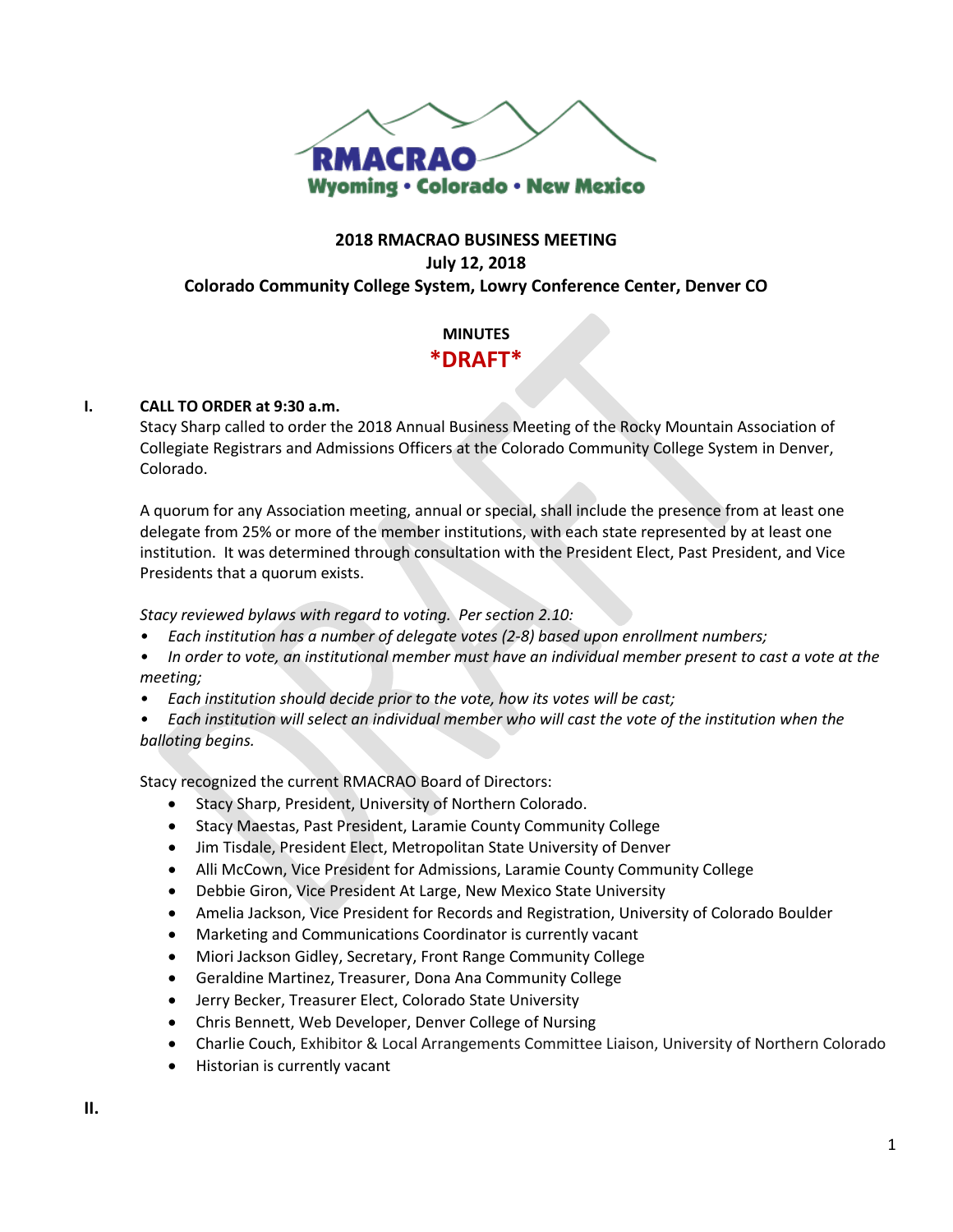# **III. MINUTES FROM THE 2017 Annual Meeting**

Miori Gidley presented the 2017 Annual Business Meeting Minutes. Alli McCown, Laramie Community College, made a motion to approve the minutes as presented; Geri Martinez, Dona Ana Community College, seconded the motion. Motion was approved.

### **IV. TREASURER'S REPORT**

Geraldine Martinez and Jerry Becker presented the RMACRAO Budget Report for 2017-2018 and the 2018- 2019 Proposed Budget to the membership for acceptance.

Geri reviewed the budget with the membership and noted the budget amount Budget amount received under due to lack of annual dues paid by member institutions. Geri listed schools that are unpaid for the 2017-18 year, a total of 14. All schools have been sent multiple notices and final dues are due by the end of July.

- A total of seven travel grants were awarded.
- We are anticipating a shortfall in the 2018-19 budget, which will be covered with a transfer from savings.

Stacy reminded everyone that the RMACRAO fiscal year ending on September 30<sup>th</sup>, so we may need to alter the expected line items in October for the current year budget expenditures.

Stacy inquired about any discussion needed or revisions of the 2018-2019 Proposed Budget

- Ken Clavir, UNC, inquired if a budget adjustment was needed for the increased use of webinars. Stacy shared that the board plans to stay with GoTo Meeting for now as it has been working for us. Future needs will be reviewed as needed.
- Alli McCown, LCCC, inquired where the GoTo Meeting appears on the budget. Geri Martinez stated that it appears under Web Support.
- Kathleen Sena, Santa Fe Community College, inquired about the decrease in schools actively participating in RMACRAO. How schools are being contacted and what are is the plan from the Board to address this? Stacy Sharp shared that individual follow up has been done and Miori Gidley worked with her staff at FRCC to gather contact information from unpaid schools. Kathleen noted that the majority of the schools who have not paid their dues are from New Mexico, and that the board should be concerned about the decrease in participation from New Mexico. Further shared her concern that the 18-19 budget may not truly reflect the dues that will be received. Miori Gidley shared her plans as Secretary to create a comprehensive membership database and update contact information for all member institutions.
- Dennis Becker, University of Denver, inquired about the cycle for when bills are sent to the schools. Bills are sent in October when the new RMACRAO fiscal year begins and are sent monthly following that until paid.
- Jim Tisdale, Metropolitan State University of Denver, shared that there will be a board initiative to research and implement a communication management system.
- Kathleen Sena, SFCC, reiterated concern about passing a budget that may not reflect actual dues received and the budget shortfall.
- Stacy Maestas, LCCC, shared that as a non-profit organization it is acceptable for RMACRAO to use money from savings, and that we should not be maintaining a high level of savings.
- Tracy Barber, UCCS inquired about the current savings balance. Geri Martinez shared the balance of \$29,682.98. Given this amount, Tracy stated that she does not have a concern with the proposed budget. Tracy asked Kathleen if there is an effort by the NM schools to have unpaid dues in form of protest for the cancelled 2018 meeting in NM. Kathleen shared that there have been conversations about the cancelled meeting at NM-AACRAO but she is not aware of specific plans to not pay dues to RMACRAO. Stacy Sharp shared that at this point last year, 9-10 schools were unpaid so we are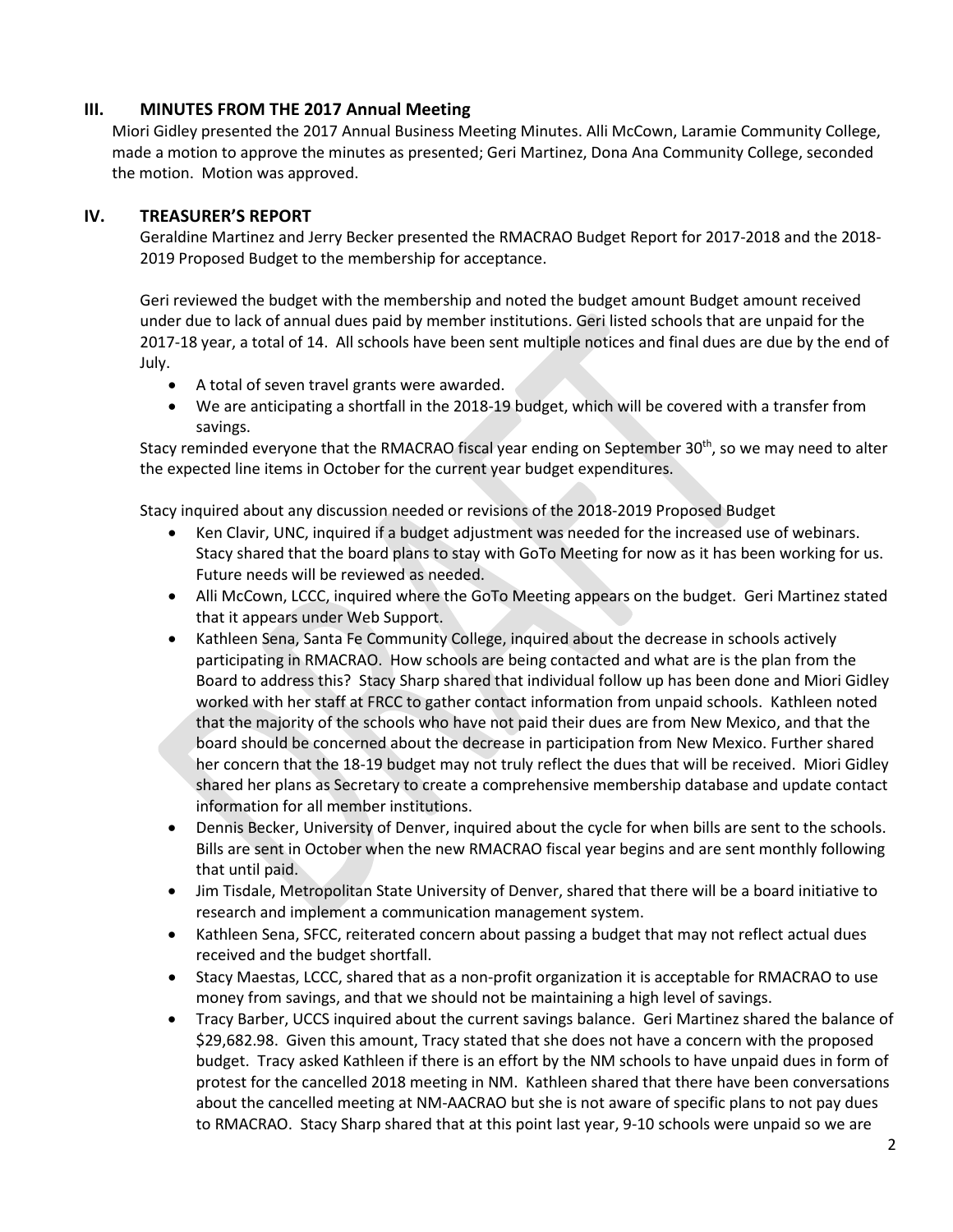not too far from the same point last year. In preparation for the 2017 meeting, there were 72 voting institutions and this year there are 71 voting institutions.

• Stacy Sharp also noted the increase in webinar offerings to offer professional development in lieu of the annual meeting.

Stacy Maestas called for vote on the 2018-10 Proposed Budget. Jim Tisdale, MSUD motioned for the vote. Seconded by Tracy Barber, UCCS. One nay vote was noted from Kathleen Sena The Budget for 2018-2019 was been approved as presented

# **V. RMACRAO PRESIDENT REPORT**

Stacy presented a report of association happenings for the past year.

Charlie Couch and Jim Tisdale attended the AACRAO leadership meeting in Washington, DC for state/regional board members and brought back some great information and ideas to the board. Some of those items include:

- The importance of ensuring continuity of information as board members transitions to new positions on the board or transition off of the board
- Types of insurance we should have as a volunteer organization
- Which types of tax forms volunteer organizations file and when
- Conference site/hotel negotiations and best practices
- The importance of incorporating the organization and who retains "ownership" should members of the organization choose to leave

Several board members had to step down for personal reasons during the last year.

- Kelley Christman, Historian, stepped down at our April board meeting. We appreciate Kelley's service and wish her the very best in the future. Per the RMACRAO Bylaws, this position is appointed by the President. If you are interested, please contact a board member after the business meeting or by email.
- Sara Hannes, Web Developer, stepped down in April. We appreciate Sara's service and wish her the very best in the future. Per the RMACRAO Bylaws, this position is appointed by the President. Chris Bennett, Denver College of Nursing, graciously volunteered to fulfill this position and has done a great job stepping into this new role for the last few months.
- Katie Peterson, Marketing and Communications Coordinator, stepped down in June. We appreciate Katie's service and wish her the very best. Per the RMACRAO Bylaws, this position is appointed by the President. Katie is now the Registrar at Denver Seminary which is not part of the RMACRAO membership. Denver Seminary is part of the agenda today to be voted on for membership. If approved, Katie is interested in being appointed to this position again. If her application is not approved for membership we will be looking for someone interested in this position.
- Charlie Couch, Exhibitor and Local Arrangements Committee Liaison, is stepping down effective today. We appreciate Charlie's service and wish him the very best. Per the RMACRAO Bylaws, this position is appointed by the President. Katie Risheill, Colorado State University, graciously volunteered to fulfill this position and was appointed on June 28<sup>th</sup>. We are excited for Katie to join the Board!
- Stacy shared one of her goals for the Board was to implement the new By-Law changes that were voted on and approved by the membership at the 2017 Business meeting. The Task Force worked diligently to bring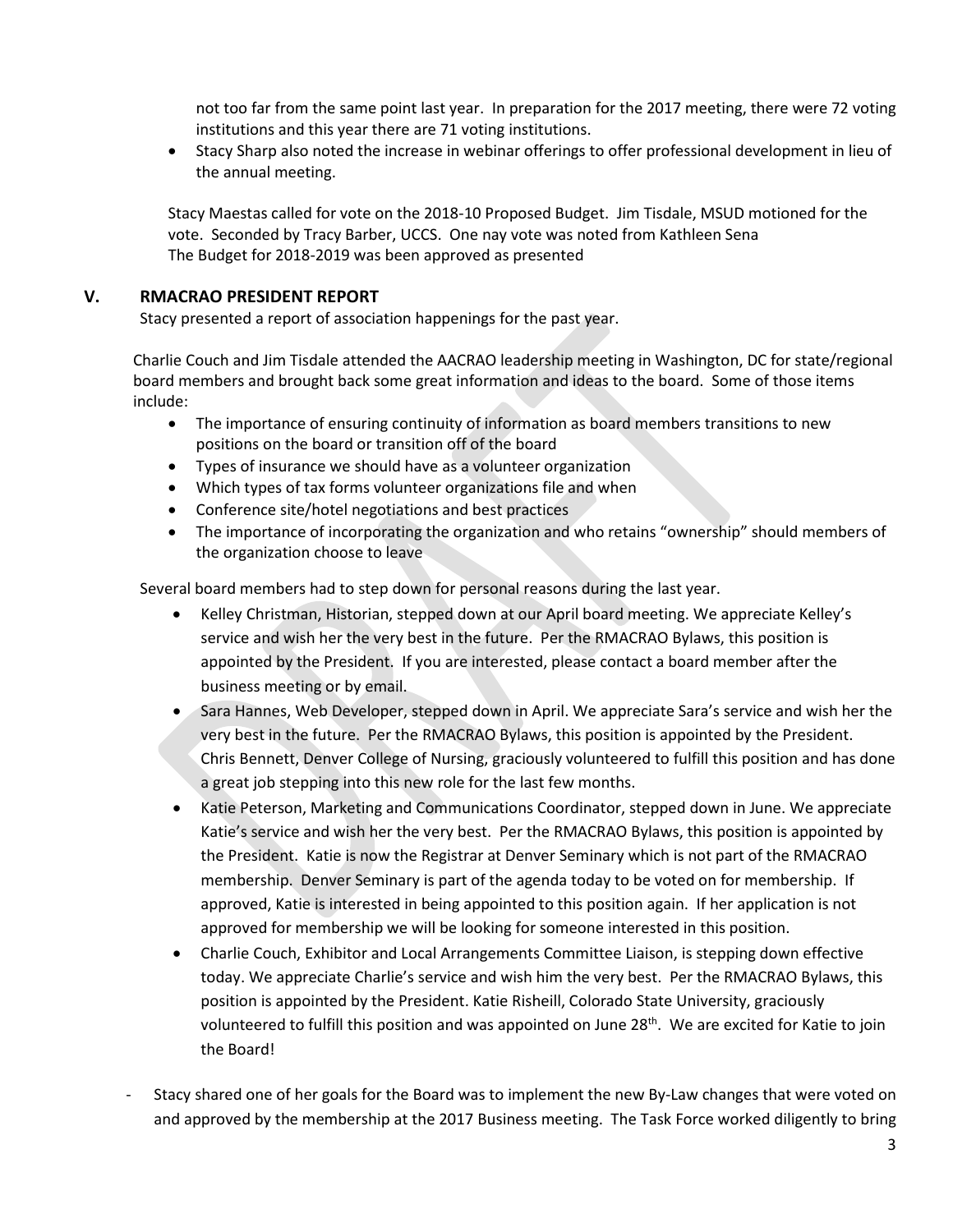forward these changes and the board has worked on a strategic plan to further operationalize these changes and is an ongoing processes. The Board is looking at new emails, registration to replace Cvent possibly, how to store membership data, the storage of our historian documents, and a better way to communicate with the membership. We have been working with AACRAO and researching. This work is very important to the organization, so the board is taking the time to ensure that it is done properly before anything is purchased and/or change business practice.

Stacy noted that again this year, RMACRAO was able to award ALL available travel grants, reflecting continued commitment to our membership with respect to professional development.

- Stacy Maestas, Laramie County Community College received the Professional Development Scholarship this year and she attended the AACRAO Strategic Enrollment
- Jenny Primm, CU Boulder was the recipient of the AACRAO Travel Grant

Stacy acknowledged the Executive Committee members who would be leaving their positions on the Board after this meeting and thanked them for their service to the association.

- Debbie Giron, Vice President At Large, New Mexico State University
- Stacy Maestas, Past President, Laramie County Community College
- Charlie Couch, Exhibitor & Local Arrangements Committee Liaison, University of Northern Colorado
- Geraldine Martinez, Treasurer, Dona Ana Community College
- Kelley Christman, Historian, Colorado School of Mines
- Sara Hannes, Web Developer, Laramie County Community College

#### **VI. NOMINATIONS & ELECTIONS REPORT**

Stacy Maestas, as Past President and Chair of the Nominations & Elections for this year, announced the results of the Nominations & Elections Committee and voting by your institutional members.

This year we had **12** institutions from all three states vote (out of a possible 72 institutions at the time). This represents **16%** of the possible votes we could have received. The outcome of the voting is:

- President-Elect: Eriks Humeyumptewa, Associate Registrar Systems, Colorado School of Mines
- Vice President, At Large Trish Torrez, Associate Director of Application Processing Office of Admissions, Colorado State University
- Secretary Miori Jackson Gidley, Associate Registrar, Front Range Community College

Stacy Sharp presented Stacy Maestas with a plaque in recognition of her service to the RMACRAO Board of Directors.

# **VII. RMACRAO 2018 REVIEW & RECOGNITION**

Stacy offered the opportunity to recognize the members from RMACRAO who retired this last year or who left the organization. However, none were noted.

While it is difficult to always know when members retire or leave the organization, congratulations to those who retired this year. The Board was also notified recently of a member who transitioned on to a new role, thus leaving RMACRAO. Ginny Hayes from Western State Colorado University accepted a position in IR earlier this month.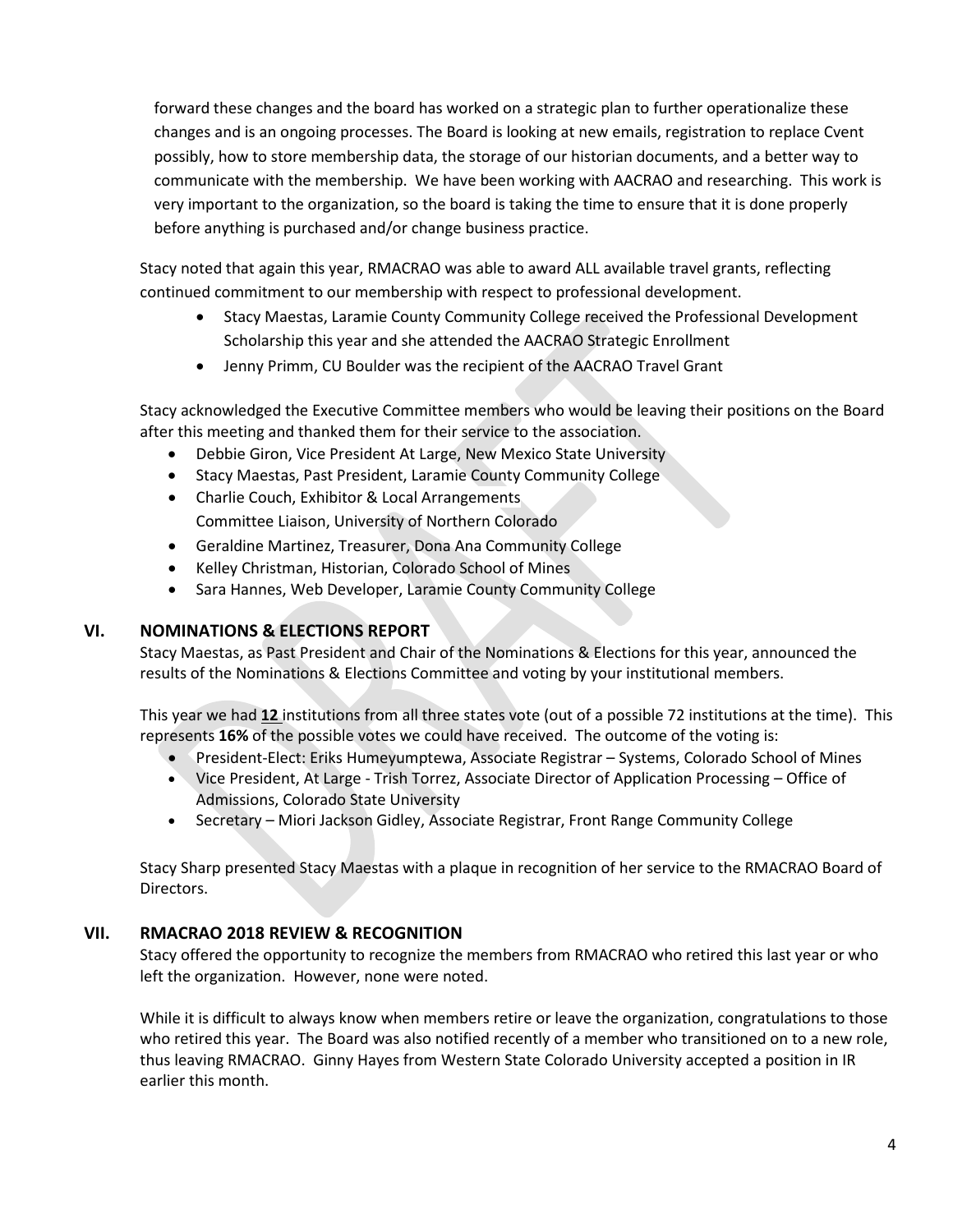Stacy shared that with the deepest sympathy that we announce the passing of Alexander Gonzales from The University of New Mexico. Alex knew early on he wanted to attend the University of New Mexico, first a student and then continuing the traditions as a beloved staff member. Alex held the position of the UNM Registrar for the past 8 years, up to his passing. His legacy is one of many including mentor, supporter, twin, Lobo, and as advocate for all students. The RMACRAO board of directors presented the family of Alex Gonzales the 2018 Special Recognition Award. Alex's brother, Andrew Gonzalez will be receiving the award on behalf of the Gonzalez family. Debbie Giron noted that she was able to speak with Andrew Gonzalez and he was grateful for the recognition and care from RMACRAO

### **VIII. OLD BUSINESS**

Stacy noted that we have no old business to take care of.

#### **IX. PASSING OF THE GAVEL**

Stacy passed the historic gavel to our incoming President, Jim Tisdale. Stacy thank everyone for the opportunity to lead this organization again this past year. She also expressed thanks to her staff, institution, and family, as they provided the daily support to allow me to serve in this role.

# **X. 2018-2019 PRESIDENT REMARKS-**

Jim thanked Stacy Sharp for her work over the past year and presented her with a plaque for her service to RMACRAO. Jim also recognized the University of Northern Colorado who have been strong supporters of RMACRAO, with Stacy Sharp and Charlie Couch's role. UNC also served as the host for the 2017 annual meeting.

Jim shared two main goals for the upcoming year:

1.Comprehensive communication system, which the board will be reviewing in the afternoon meeting today. Vendors have been selected for review

2.Identify additional ways to continue to support schools

# **XI. NEW BUSINESS**

Jerry Becker, Treasurer, presented two applications for membership; from Aspen University and Denver Seminary.

- Jim asked for a motion for Aspen University for Associate Professional membership to RMACRAO. Paul McCarty, University of Denver, inquired about change in bylaws related to associate membership. Stacy Maestas, LCCC, shared that if a school is not regionally accredited, they would be an associate member. Paul McCarty, University of Denver, motioned for a vote; seconded by Eriks Humeyumptewa, Colorado School of Mines The membership application for Aspen University was approved.
- Jim asked for a motion for Denver Seminary for Institutional membership to RMACRAO. Motion from Ken Clavir, UNC; Seconded by Amelia Jackson, CU-Boulder. -The membership application for Denver Seminary was approved.

**Annual Meeting Profit/Loss Review:** Jim asked Stacy Maestas up to discuss her research in regards to the profit and losses of our annual conference over the past 10 years. Stacy noted that this information was shared in response to concerns expressed about cancellation of 2018 annual meeting. The full details are listed in the minutes below.

• Board meeting minutes, Quickbooks expenses and revenues were reviewed for the past 10 years. Stacy spent about 10 hours on the project. All minutes reviewed are on the RMACRAO site.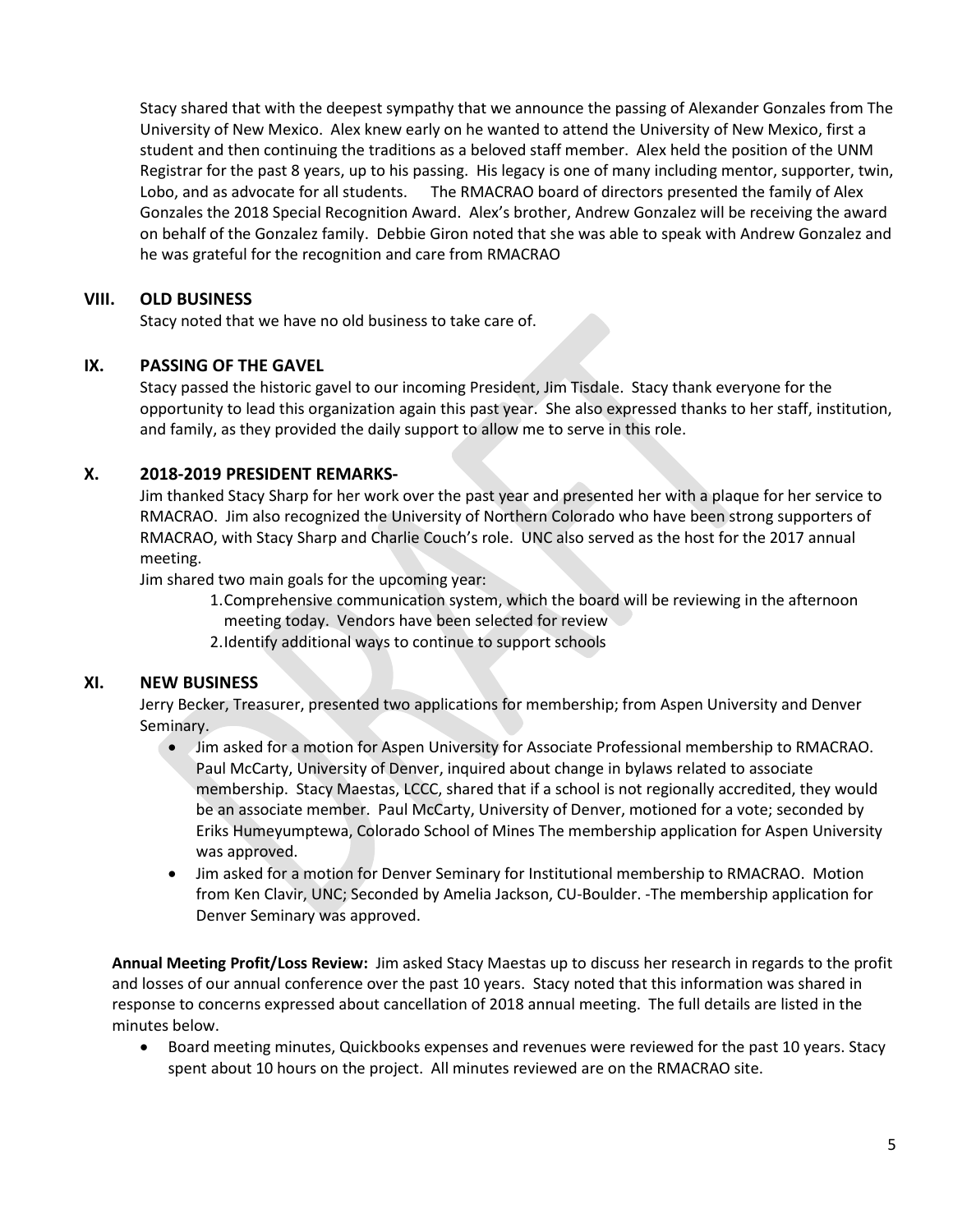• About 50% of the time, the annual meeting generated a profit. A loss was generated 5 times. The loss was generally associated with additional A/V costs or room reservations not met. This is outlined in the LAC Liaison and Exhibitor roles to avoid such costs.

o Denver 2009 – the room guarantee was not met, resulting in a \$14K loss. The Board immediately entered in to 2011 contract to return to negate this amount. Should we not returned in 2011, we should have paid this amount to the hotel.

o Santa Fe 2010 – The budget was for 150 attendees and only 128 attended, and the 22% service fee was not budgeted for. Following this meeting, a need for strong accounting practices was noted for the future. Each LAC was then required to provide a full budget sheet at the October or February meeting, then add to minutes and/or annual meeting agenda for the next annual meeting.

o Loveland 2017 – RMACRAO board was encouraged by attorney Jim Goldberg to intentionally take a loss. The Casper 2016 meeting saw increased attendees and credits from the hotel, resulting in over \$18K profited. Loveland 2017 annual meeting was intentionally overspend to spend out the profit from 2016.

o Las Cruces 2018 – Over three hours of board discussion and thorough review of budget and contracts. Loss was \$5957.19 but would have been significantly greater if meeting was not cancelled. Due to low participation in sessions submitted, the meeting was ultimately cancelled.

o Tracy Barber UCCS – noted that 2015 Co Springs would have been a loss but UNC contributed funding to the print program to prevent this. Noted that the final summary showed CO Springs as positive but it took a lot more to get to that point.

| <b>Meeting Year</b> | 2018          | 2017           | 2016        | 2015          | 2014                |
|---------------------|---------------|----------------|-------------|---------------|---------------------|
| Location            | Las Cruces,   | Loveland, CO   | Casper, WY  | Colorado      | Albuquerque, NM     |
|                     | <b>NM</b>     |                |             | Springs, CO   |                     |
| LAC Chair / Co-     | Geri Martinez | Michelle Heiny | Kyla Foltz  | Jason Maxwell | Carolyn Gutierrez & |
| <b>Chairs</b>       |               |                |             |               | Denise Esquibel     |
| Revenue             |               | \$14,970.00    | \$34,685.00 | \$52,262.81   | \$17,411.97         |
|                     |               |                |             |               |                     |
| <b>Expenses</b>     |               | \$20,262.97    | \$16,011.50 | \$47,964.77   | \$26,328.92         |
|                     |               |                |             |               |                     |
| Profit/(Loss)       | $(5-5957.19)$ | (55, 292.97)   | \$18,673.50 | \$4,298.04    | ( \$8,916.95)       |
|                     |               |                |             |               |                     |
| Detail/Notes        |               |                |             |               |                     |
|                     |               |                |             |               |                     |

*\* Data for 2014 to 2017 taken directly from data in QuickBooks by Jerry Becker.* 

| <b>Meeting Year</b> | 2013          | 2012        | 2011                      | 2010              | 2009          | 2008         |
|---------------------|---------------|-------------|---------------------------|-------------------|---------------|--------------|
| Location            | Fort Collins, | Laramie, WY | Denver, CO                | Santa Fe, NM      | Denver, CO    | Laramie, WY  |
|                     | CO.           |             |                           |                   |               |              |
| LAC Chair/Co-       | Jamie         | Nicole      | Kelley Christman          | Denise Esquibel & | Elena         | Gay & Shelly |
| <b>Chairs</b>       | Yarbrough     | Candelaria  | & Lara Medley             | Kathleen Sena     | Sandoval-     |              |
|                     |               | & Sara      |                           |                   | Lucero        |              |
|                     |               | Robinson    |                           |                   |               |              |
|                     |               |             |                           |                   |               |              |
| Revenue             |               | \$38,069.40 |                           |                   |               | \$19,521.00  |
| <b>Expenses</b>     | \$31,258.11   | \$36,111.75 |                           |                   |               | \$17,000.00  |
|                     |               |             |                           |                   |               |              |
| Profit/(Loss)       |               | \$1,957.65  | \$900.00 or<br>\$2,000.00 | (55,000.00)       | (\$14,000.00) | \$2,521.00   |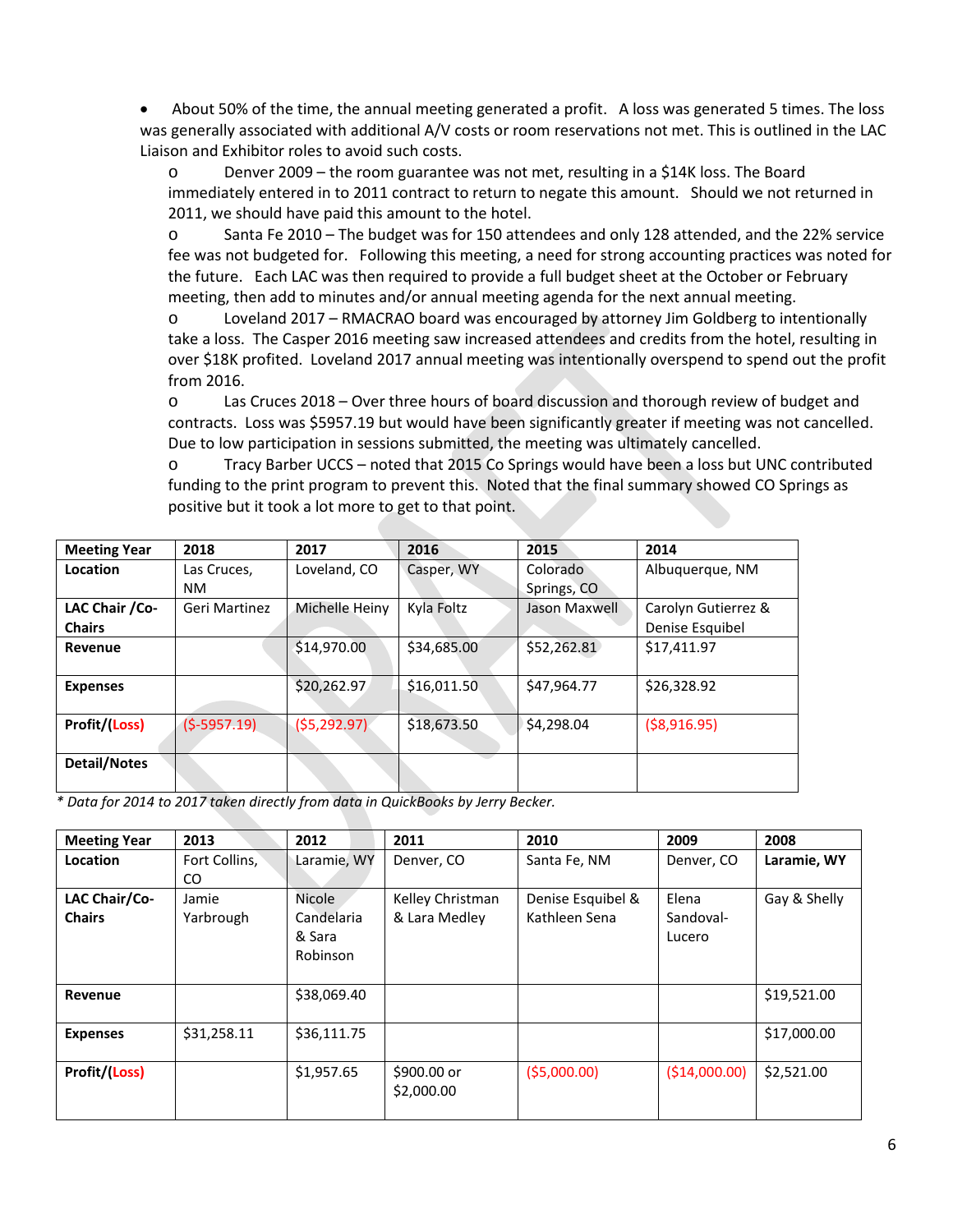| <b>Detail/Notes</b> | <b>RMACRAO</b>     | <b>BOD Minutes</b> | BOD October 2010          | Did not       | Details not |
|---------------------|--------------------|--------------------|---------------------------|---------------|-------------|
|                     | transitioned to    | from February      | minutes indicated         | make room     | available   |
|                     | QuickBooks in      | 2012 indicated     | that the                  | guarantee     |             |
|                     | 2013. The QB       | that the           | conference was            | resulting in  |             |
|                     | data for 2013      | organization       | budgeted on 150           | \$14,000      |             |
|                     | was only           | profited, but that | attendees, but only       | deficit. This |             |
|                     | partially          | the report needed  | 128 attended              | was made      |             |
|                     | updated. The       | to be adjusted     | which impacted            | up in a deal  |             |
|                     | <b>BOD Minutes</b> | based on the       | profit. There was         | to return to  |             |
|                     | from July 2013     | bank report.       | also discussion in        | DTC in 2011.  |             |
|                     | indicate that      | There were no      | the minutes, while        |               |             |
|                     | the                | other references   | not completely            |               |             |
|                     | conference         | in the other       | clear, that               |               |             |
|                     | made money         | minutes as to the  | RMACRAO owed              |               |             |
|                     | from the pre-      | actual profit of   | <b>Buffalo Thunder</b>    |               |             |
|                     | conference         | the 2011 meeting,  | for an outstanding        |               |             |
|                     | attendees,         | except that we     | balance due to not        |               |             |
|                     | Nordy's BBQ,       | did fulfill the    | budgeting for 22%         |               |             |
|                     | and last           | obligations from   | service fee. There        |               |             |
|                     | minute             | 2009 deficit by    | was a motion              |               |             |
|                     | registrations.     | returning to DTC.  | approved to pay           |               |             |
|                     | The BOD            |                    | the invoice from          |               |             |
|                     | Minutes from       |                    | <b>Buffalo Thunder as</b> |               |             |
|                     | October 2013       |                    | long as it was half       |               |             |
|                     | indicate that a    |                    | of the difference.        |               |             |
|                     | LAC                |                    | There were also           |               |             |
|                     | Conference         |                    | negotiations to           |               |             |
|                     | budget             |                    | have RMACRAO              |               |             |
|                     | spreadsheet        |                    | return in 2014 with       |               |             |
|                     | was shared at      |                    | reduced food and          |               |             |
|                     | the meeting,       |                    | beverage                  |               |             |
|                     | but one was        |                    | minimums. The             |               |             |
|                     | not included       |                    | treasurer's report        |               |             |
|                     | with the           |                    | from the February         |               |             |
|                     | minutes. As        |                    | 2011 minutes              |               |             |
|                     | such, the          |                    | indicated that the        |               |             |
|                     | profit/loss for    |                    | Board did not have        |               |             |
|                     | the 2013           |                    | an LAC report for         |               |             |
|                     | meeting was        |                    | 2010 and that they        |               |             |
|                     | not noted.         |                    | either needed to          |               |             |
|                     |                    |                    | get the LAC books         |               |             |
|                     |                    |                    | for the 2010              |               |             |
|                     |                    |                    | meeting or                |               |             |
|                     |                    |                    | recreate the              |               |             |
|                     |                    |                    | information.              |               |             |

**Bylaw Changes:** Jim shared bylaw changes requiring voting from the membership. Most of these Bylaw changes were missed in last year's changes to update the new roles. At last year's annual meeting we used a different voting method and it seemed to work well with a large volume of by-law changes, it was decided that we would like to use this different approach for voting again this year. There are  $9$  total proposed changes, the vast majority of the proposed changes are intended to update operational practice and processes and to bring the organization up to date.